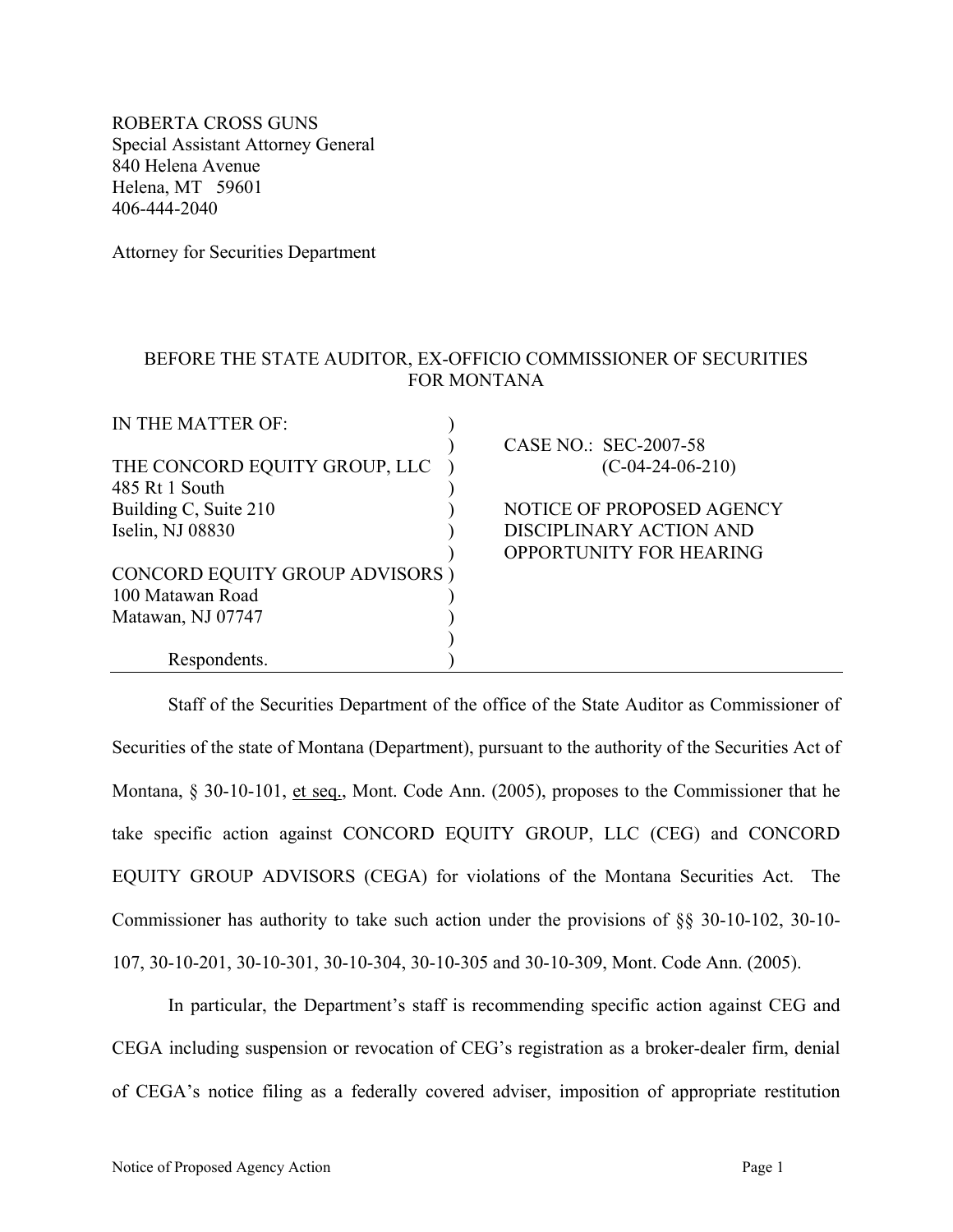amounts, imposition of appropriate fines pursuant to the provisions of the Montana Securities Act, and an immediate cease and desist order, as well as any equitable relief deemed appropriate.

Service of process is made pursuant to § 30-10-107 (8), Mont. Code Ann. (2005).

### **REASONS FOR ACTION**

 There is reason to believe that the following facts, if true, justify and support specific disciplinary action.

#### **ALLEGATIONS**

1. CEG has been registered in Montana as a broker/dealer firm pursuant to § 30-10- 201, MONT. CODE ANN., since July 21, 2000.

2. CEGA has been a registered investment advisor with the SEC since April 14, 1994 and a notice filed federal covered advisor with the State of Montana since January 2, 2001.

3. On April 27, 2007 CEGA terminated its registration with the SEC, and reregistered with the SEC on May 1, 2007, with a new CRD number. Until April 27, 2007, CEG and CEGA shared the same CRD number.

 4. Leo Lapito (Lapito) was a registered securities salesperson for CEG as defined at § 30-10-103 (20), Mont. Code Ann., for the period September 1, 2000 through July 17, 2007. Additionally, Lapito was registered as an investment advisor representative of CEGA as defined at § 30-10-103 (12), Mont. Code Ann., from on or about January 22, 2003 through April 27, 2007. Lapito was employed at CEG/CEGA's Billings, Montana branch office.

 5. On or about August 24, 2005, the Department received a complaint from a Montana citizen identified herein as "Complainant". Complainant indicated CEG, CEGA and Lapito put Complainant's accounts in investments in which CEG, CEGA and Lapito benefited due to high commissions and excessive fees. Further, Complainant alleged that CEG, CEGA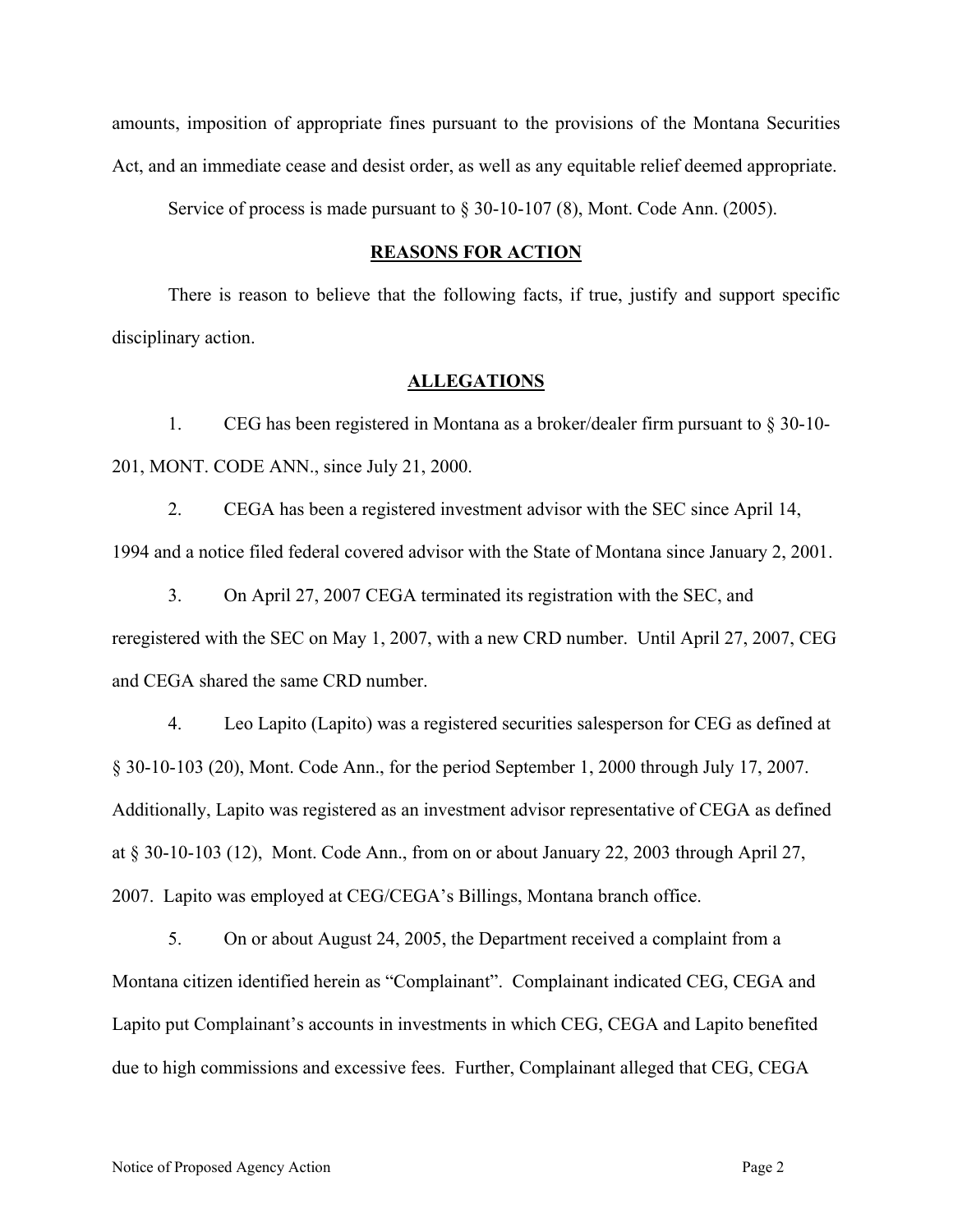and Lapito failed to disclose fees and charges associated with annuities and mutual funds, including surrender charges and contingent deferred sales charges (CDSC).

 6. On or about August 29, 2005, the Department requested several documents from CEG/CEGA relating to the Complainant's accounts. CEG and CEGA failed to timely provide the Department with the requested information despite the Department's three subsequent requests for the information. The Department did not receive the requested documents until in or about November 2005.

 7. The Department reviewed the documentation provided by CEG, CEGA and Lapito and made findings consistent with the allegations set out below.

8. In 2003, approximately \$250,000 in cash from Complainant's deceased spouse's investment accounts and life insurance proceeds was deposited into Complainant's accounts at CEG/CEGA. Between the spring of 2003 and summer of 2005 this cash was used to purchase approximately \$131,036 in Class B mutual funds, \$27,006 in Class C mutual funds, and \$20,006 in Class A mutual funds. These purchases included several different fund families, including ING, Pioneer, Calamos, and others.

9. During the time period January 1, 2002 through the present Lapito solicited the purchase of three equity-indexed annuities for Complainant. Approximately \$140,000 was invested into these annuities. Two of these annuities had a surrender charge period of 14 years, while the third had a surrender charge period of 12 years.

 10. On or about July 20, 2005, Complainant requested in writing that Lapito liquidate all of Complainant's mutual funds and annuities and reverse any sales charges incurred. On or about July 27, 2005 Lapito responded in writing that the mutual funds had been sold. Further,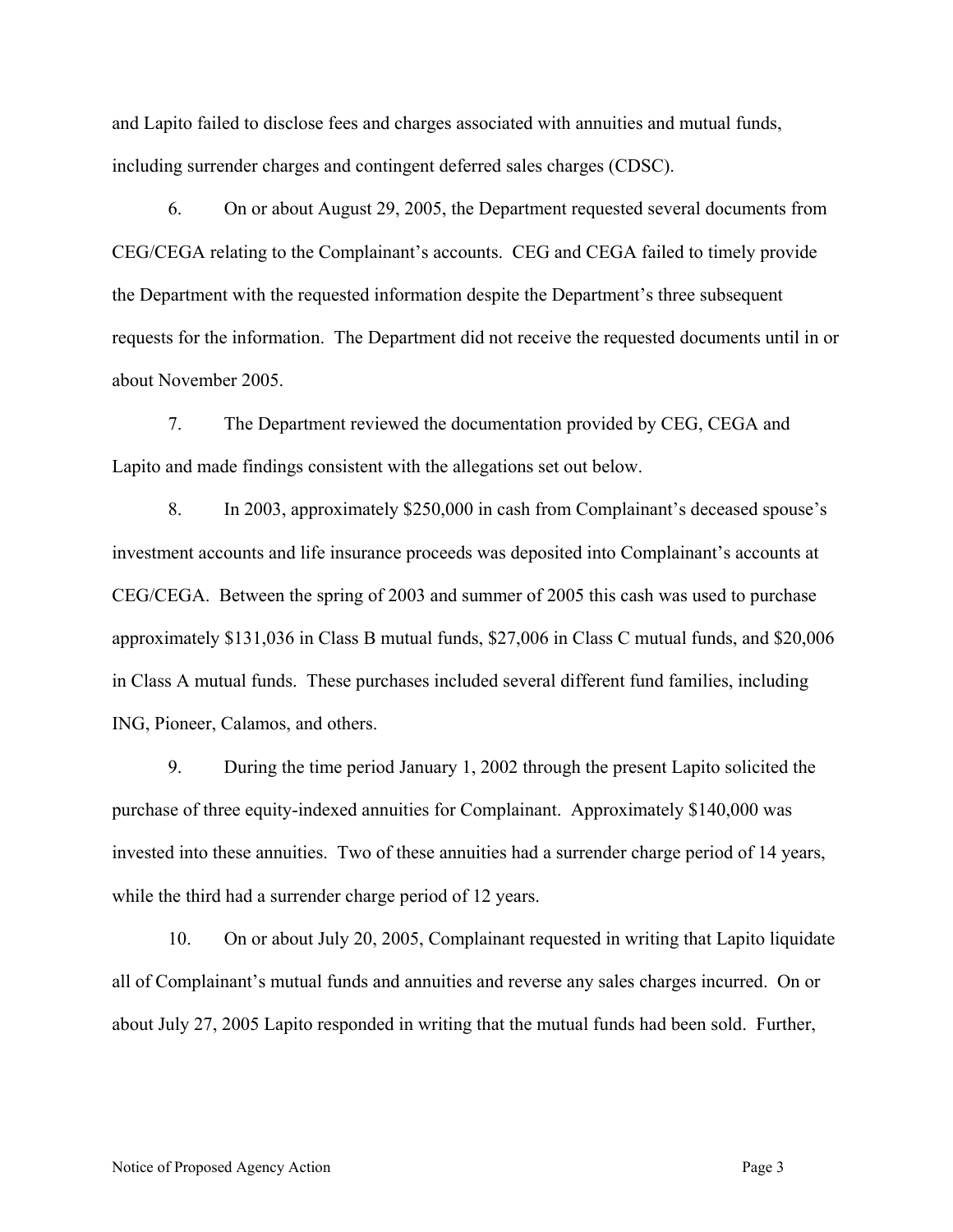Lapito indicated to Complainant that the fund companies set the sales charges and that Lapito did not have control over them.

 11. As a result of this customer complaint, on or about November 15, 2005, the Department conducted a for-cause exam of the CEG/CEGA Billings, Montana branch office. The exam process included the review of 12 customer files and an interview with Lapito. The exam revealed the following deficiencies:

 a. Customer investment objectives identified on new account forms did not accurately reflect customer desires;

- b. CEG and CEGA failed to maintain a customer complaint file in the branch office;
- c. There were no controls on incoming or outgoing correspondence, including electronic correspondence, for detecting violations, including fraudulent activity;
- d. There was no current supervisory manual maintained at the Billings office;
- e. No internal branch exam had occurred in the past year;
- f. The majority of mutual fund purchases solicited by Lapito were Class B and Class C mutual funds instead of class A mutual funds. $<sup>1</sup>$  $<sup>1</sup>$  $<sup>1</sup>$ </sup>
- g. There was mutual fund switching that resulted in customers paying additional fees and charges;
- h. Clients were placed into advisory accounts when it was not in their best interests.

12. In continuing with its investigation on April 27, 2007, the Department requested a list of all trades and all corresponding trade confirmations for trades executed by the Billings branch office for the five year time period from May 1, 2002 to May 1, 2007. Due to insufficient or unusable information provided by CEG/CEGA's clearing house for the period from May 1,

<span id="page-3-0"></span><sup>&</sup>lt;sup>1</sup> Class B and class C shares generally include higher expense ratios, contingent deferred sales charges, and no entitlements to breakpoints.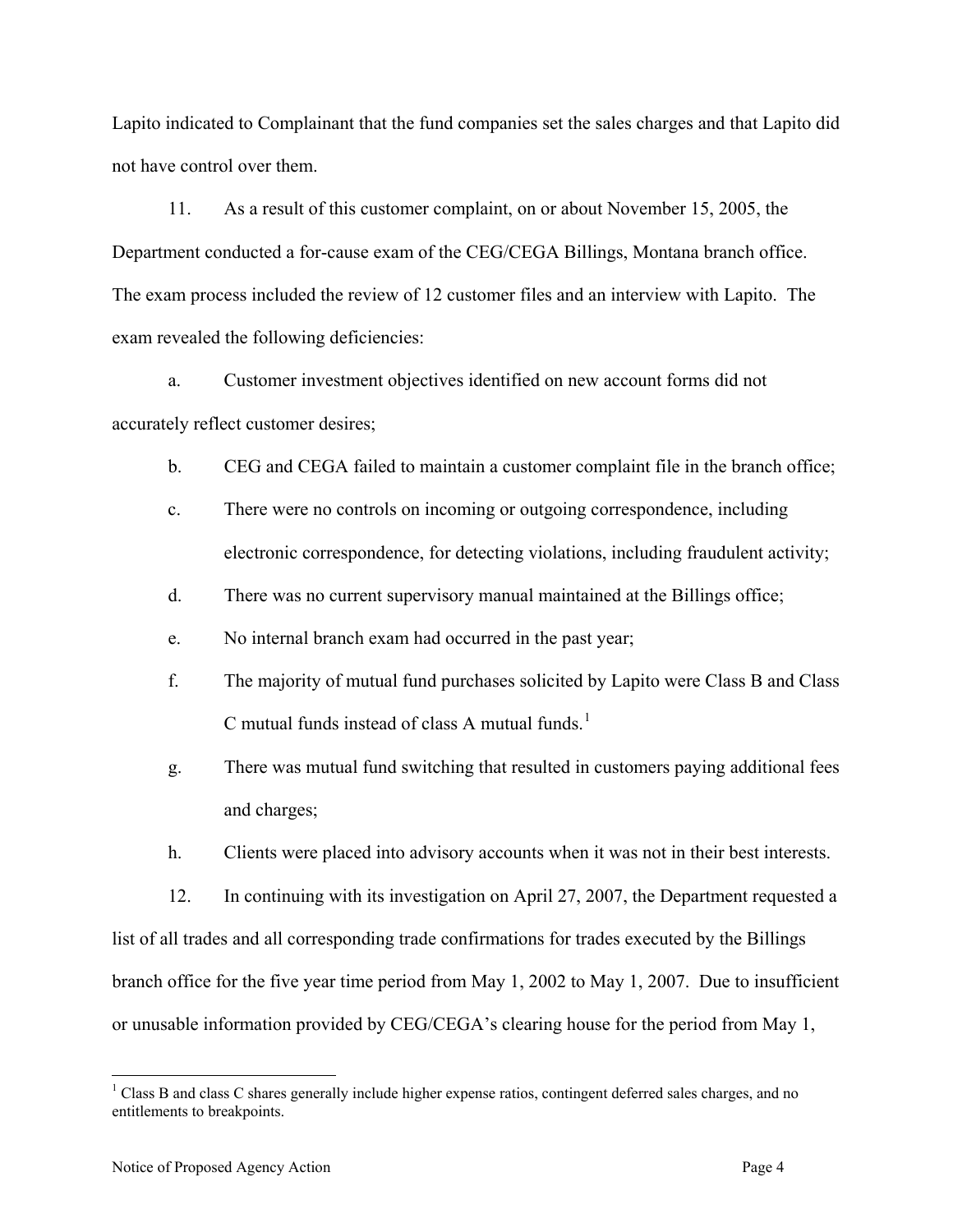2002 to September 1, 2003, the Department did a complete analysis on all trades executed in customer accounts from the time period September 1, 2003 to May 1, 2007.

13. Between September 1, 2003 and May 1, 2007, approximately 132 of

CEG/CEGA's client's accounts had approximately 233 mutual fund switches. As a result of switching one or more mutual funds for another mutual fund, the customer either incurred additional commissions and fees, or was subjected to CDSC. CEG/CEGA failed to disclose these additional fees or changes in fees to the customers.

14. Page 57, of CEG/CEGA's written Supervisory Procedures Manual (dated

### 01/2005) instructs salespersons to

never exchange shares of one investment company for another without the specific approval of a supervising principal, except in funds of the same management company when an exchange does not generate a sales change. After the approval of a supervising principal, a switch letter should be sent to the client, which always includes the following paragraph:

Switching from the securities of one investment company to another, or from one class of security of an investment company to another, involves a sales charge on each such transaction, for details see the prospectus. The prospective purchaser should measure these costs against the claimed advantage of the switch.

15. CEG/CEGA failed to have adequate policies in place to ensure that such

commissions, fees and expenses were properly disclosed to the customer. Further, CEG/CEGA

failed to enforce its own polices and procedures.

16. On or about April 27, 2007 the Department requested a copy of any and all mutual fund switch letters for CEG/CEGA's Billings clients. CEG/CEGA indicated there were no such letters for any of the 233 switches. Further, there is no indication CEG/CEGA had any type of exception report or other mechanism to detect and correct any unsuitable mutual fund switches in clients' accounts.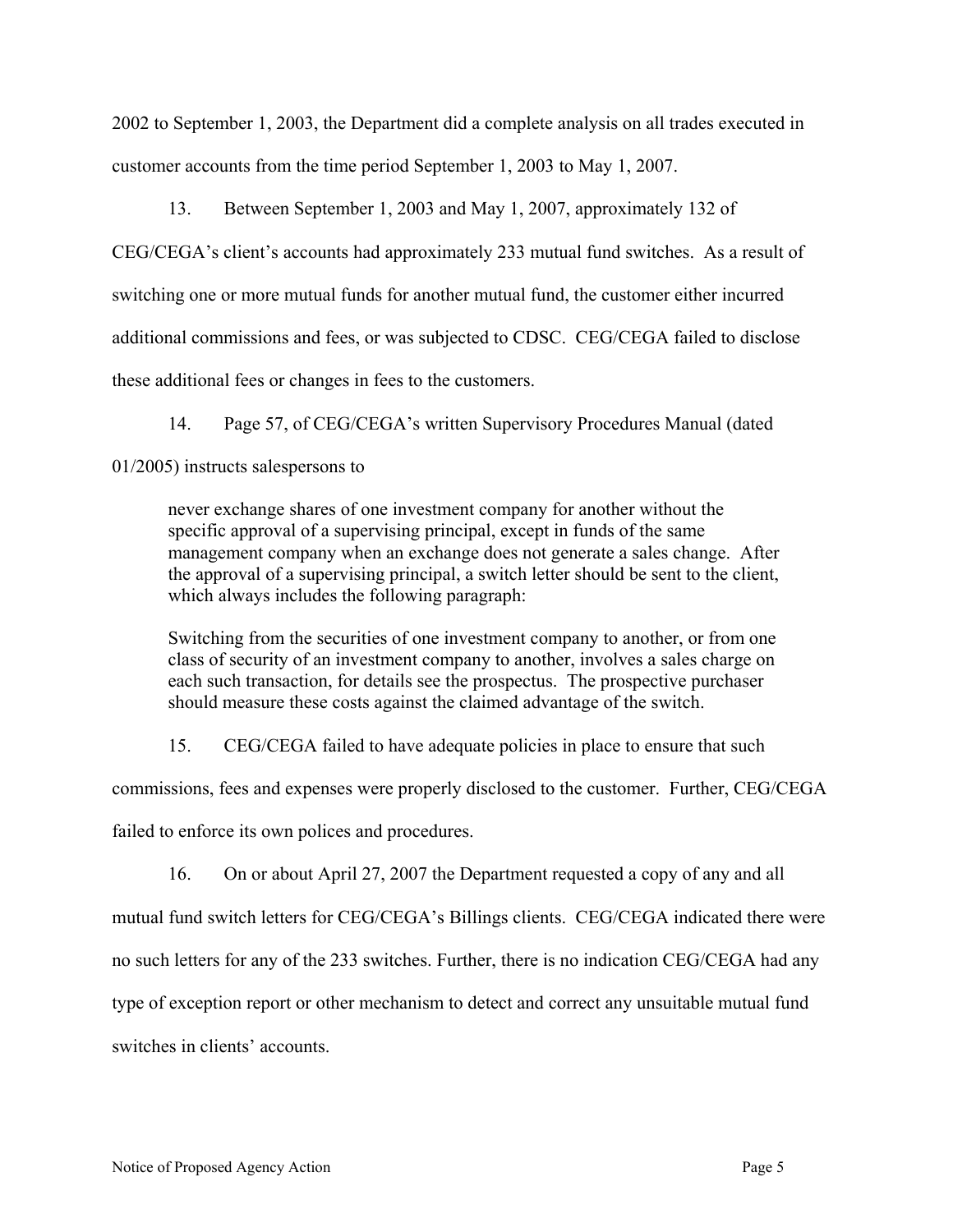17. The Department's analysis indicates clients paid a total of \$108,634.55 in additional fees, commissions and expenses as a result of mutual fund switches.

18. Between September 1, 2003 and May 1, 2007, approximately 101 of  $CEG/CEGA$ 's client's accounts missed breakpoints<sup>[2](#page-5-0)</sup> either because Lapito solicited Class B or Class C shares or solicited purchases of multiple families of funds.<sup>[3](#page-5-1)</sup> It appears CEG/CEGA failed to disclose the differences between Class A, Class B, and Class C mutual funds, including differences in expense ratios, CDSC and breakpoints to the customer.

19. CEG/CEGA did not have policies in place to ensure that such commissions, fees and expenses were disclosed to the customer. Although CEG/CEGA's written Supervisory Manual instructs salespersons to inform clients about breakpoints, letters of intent and rights of accumulation, the Department's exam was unable to identify any method CEG/CEGA used to disclose to customer's breakpoint eligibility.

20. CEG/CEGA's breakpoint policies do not mention the differences between classes of mutual funds, nor do they mention missed breakpoints due to purchases in multiple unrelated families of funds. Further, the Department's exam found CEG/CEGA had no policies and procedures in place, including an exception report or other mechanism, to detect and investigate when a customer has missed breakpoints due to over-diversification in families of mutual funds.

21. The Department's analysis indicates clients paid additional fees and commissions of approximately \$25,243.24 as a result of missed breakpoints.

<span id="page-5-0"></span><sup>&</sup>lt;sup>2</sup>Breakpoints represent the level at which your account balance in a mutual fund company or the size of a new investment in the company's funds qualifies you to pay a reduced sales charge. Fund companies that charge a percentage of the amount you invest as a front-end load, or sales charge, may offer this cost saving. They are not required to do so, but if they do use breakpoints, they must ensure that all clients who qualify get the discount. In calculating breakpoints, some fund companies will combine the value of all of your investments in the mutual funds they offer. Other companies count the investments of all the members of your household or give you credit for purchases you intend to make in the future. 3 Because breakpoints are credited within families of mutual funds, the power of the breakpoint is lost where

<span id="page-5-1"></span>numerous unrelated families of mutual funds are purchased.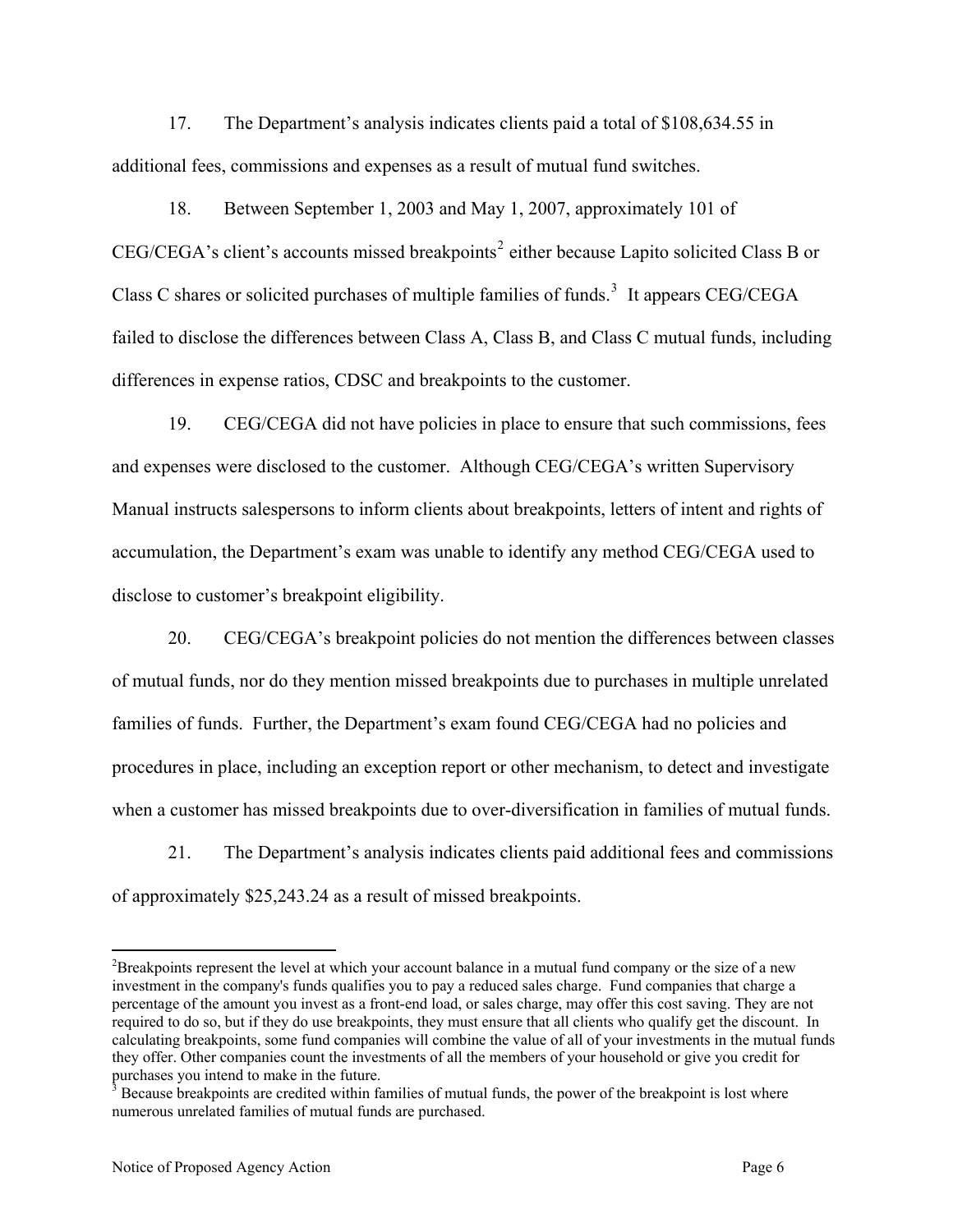22. Between September 1, 2003 and May 1, 2007, approximately 113 of CEG/CEGA's client's accounts paid a CDSC on either the sale of a Class B or Class C mutual fund. It appears CEG/CEGA failed to disclose to customers the differences between classes of mutual fund shares, including differences in expense ratios, CDSC, and breakpoints and did not have adequate policies in place to ensure that such commissions, fees and expenses were disclosed to the customer.

23. Further, four clients purchased Class A mutual funds which, according to the trade confirmation notice, had a "sales load =  $0.00\%$ "<sup>[4](#page-6-0)</sup>. The confirmation notice failed to provide any disclosure that there were CDSC associated with the fund. However, the Department's analysis indicates that, when these funds were sold, the client did incur a CDSC.

24. The Department's analysis indicates clients paid approximately \$36,604.39 in CDSC as a result of selling Class A, Class B and Class C mutual funds.

25. Between September 1, 2003 and May 1, 2007, approximately 88 of CEG/CEGA's clients' accounts had an activity level that was unsuitable for an advisory account. With the level of activity in these accounts, these clients would have paid much less in fees and commissions had their account been strictly commission-based. It appears CEG/CEGA had no policies and procedures in place to ensure and detect whether a fee-based advisory account was in the client's best interest.

26. The Department's analysis indicates that in these accounts with minimal activity, clients paid advisory fees of \$232,453.52.

<span id="page-6-0"></span><sup>&</sup>lt;sup>4</sup> If you buy a mutual fund through a broker or other financial professional, you pay a sales charge or commission, also called a load. If the charge is levied when you purchase the shares, it's called a front-end load. If you pay when you sell shares, it's called a back-end load or contingent deferred sales charge. And with a level load, you pay a percentage of your investment amount each year you own the fund.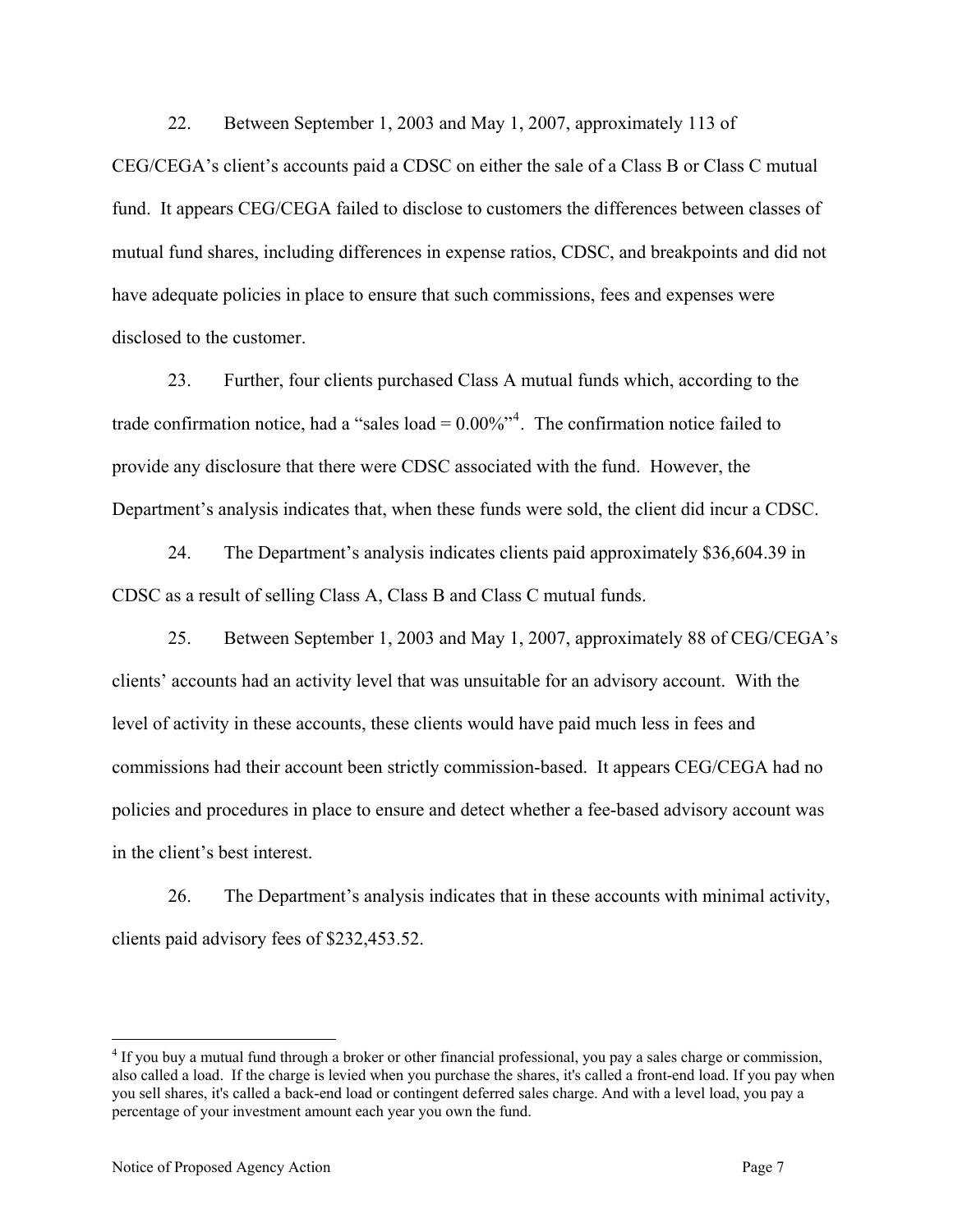27. Between September 1, 2003 and May 1, 2007, approximately 101 of CEG/CEGA's client's advisory accounts were charged both commissions and a quarterly advisory fee. These clients purchased Unit Investment Trusts (UIT's). The client was charged a front-end load<sup>[5](#page-7-0)</sup> on the purchases of UIT's. Where a large number of the purchases in an account are UIT's, the client is better served by being placed in a commission-based account. Where purchases of UIT's make up a smaller portion of the account, the client is better served by being placed in an advisory account.

28. It appears neither CEG nor CEGA had polices or procedures in place to detect when advisory clients were being charged both commissions and quarterly advisory fees. Clients that should have been placed in a commission-based account or those that were charged commissions on UIT while in an advisory account were overcharged \$212,047.17.

29. Three CEG/CEGA clients paid front-end load charges on mutual funds and commissions on equities of \$4,112.23 while at the same time paying quarterly advisory fees. It appears neither CEG nor CEGA had polices or procedures in place to detect when advisory clients were being charged both commissions and quarterly advisory fees.

30. One CEG/CEGA client who appeared to be a commission-based client was charged a quarterly advisory fee of \$1,071.12 in April 2005.

31. Between September 1, 2003 and May 1, 2007, approximately 17 of CEG/CEGA's clients' accounts had approximately 20 UIT switches. Similar to mutual fund switches, when a client sold one or more UIT and subsequently purchased a new UIT, the client incurred additional commissions and fees. CEG/CEGA failed to have adequate policies in place to ensure that such commissions and fees were properly disclosed to the client. Further, it does not appear CEG/CEGA had an exception report or any other mechanism to detect UIT switching.

<span id="page-7-0"></span> $5$  See footnote (4).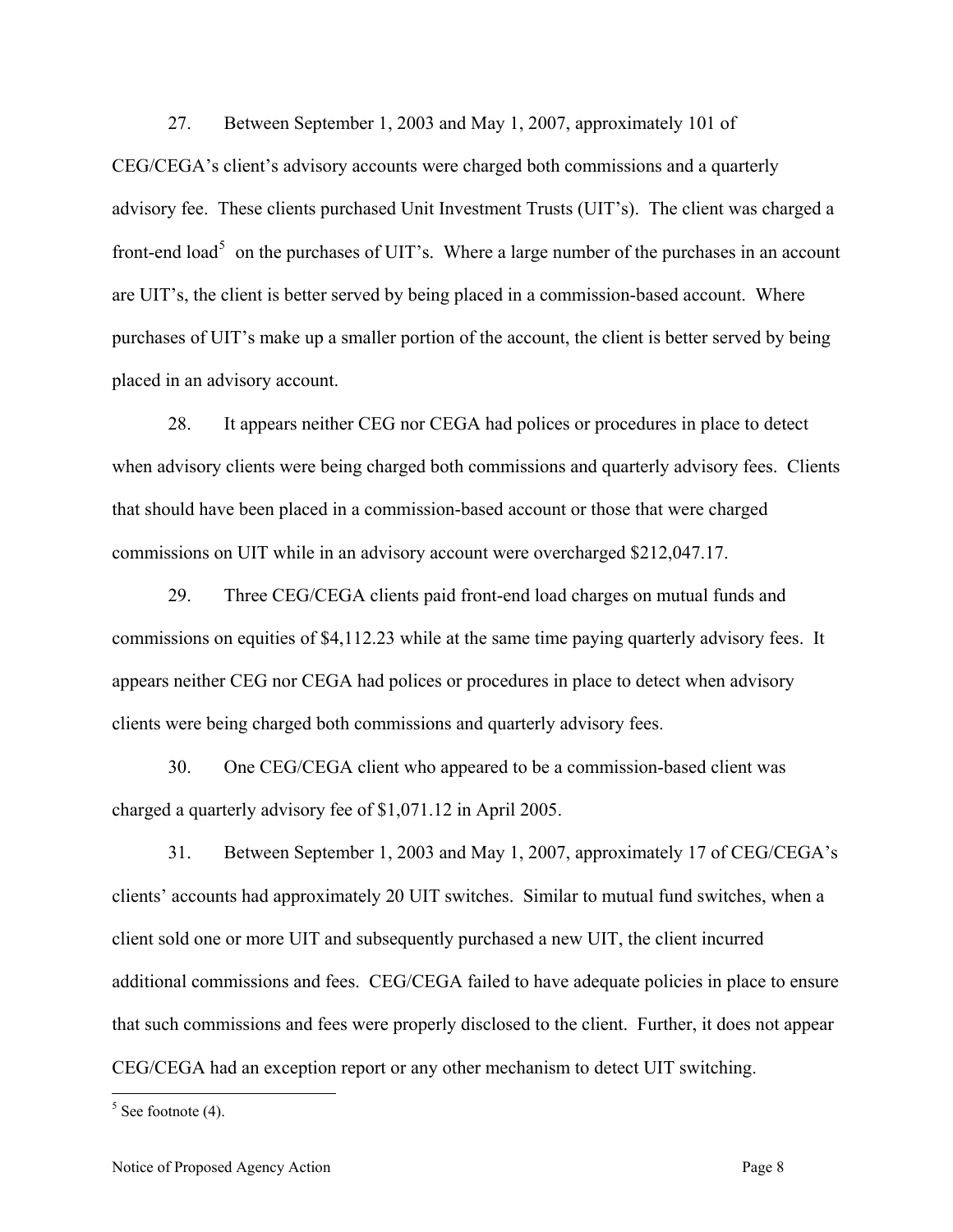32. The Department's analysis indicates that clients paid approximately \$5,782.23 in additional commissions and fees as a result of UIT switching.

 33. The Department's initial examination revealed a CEG/CEGA customer had an agreement from on or about September 23, 2003, to pay a management fee of 1% of the customer's assets under management. CEG/CEGA charged this customer advisory fees of approximately \$12,305 in 2005. Approximately \$2,000 of these fees was returned to the customer on or about May 25, 2003. CEG/CEGA represented to the customer that these returned funds represented an overcharge on the annual fee. According to CEG/CEGA the customer had been charged 1.75% of the assets under management, rather than 1.25% of assets under management. It appears CEG/CEGA continues to owe this customer additional refunds for charging .25% above the agreed 1%.

Based on the foregoing allegations, the Department submits the following:

#### **CONCLUSIONS OF LAW**

 1. The State Auditor is the Commissioner of Securities (Commissioner) pursuant to §§ 30-10-107 and 2-15-1901, Mont. Code Ann.

 2. The Commissioner has jurisdiction over this matter pursuant to §§ 30-10-102, 30- 10-107, 30-10-201, 30-10-301, 30-10-304, 30-10-305, and 30-10-309, Mont. Code Ann.

3. CEG/CEGA are "persons" as defined at § 301-10-103 (16), Mont. Code Ann., (2005).

4. CEG is a broker-dealer pursuant to § 30-10-103 (1), Mont. Code Ann.

5. CEGA is a federal covered advisor pursuant to § 30-10-103 (1), Mont. Code Ann.

6. CEG/CEGA violated § 30-10-301(1)(b), Mont. Code Ann., when they failed to

disclose to clients on approximately 233 occasions that by selling one or more mutual funds and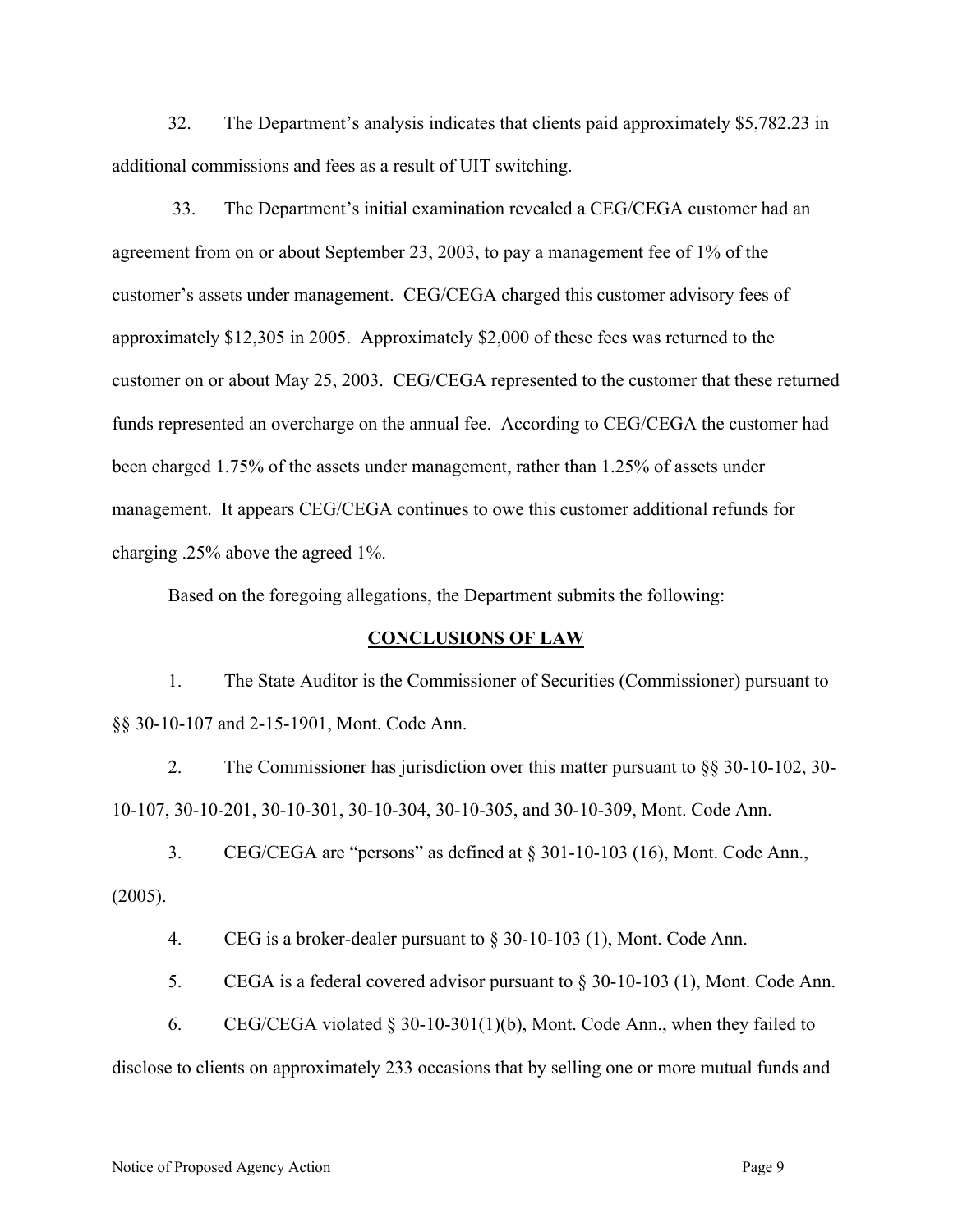purchasing another they would incur additional fees or commissions and/or be subject to CDSC and higher annual expenses.

7. CEG/CEGA violated § 30-10-301(1)(b), Mont. Code Ann., when they omitted the material fact to their customers that by purchasing Class A mutual funds instead of Class B or Class C shares, the customers may have been eligible for breakpoints and a reduction in commissions.

8. CEG/CEGA violated § 30-10-301(1)(b), Mont. Code Ann., when they omitted the material fact to their customers that class B and class C mutual funds generally include higher expense ratios and CDSC, and no entitlements to breakpoints.

9. CEG/CEGA violated § 30-10-301(1)(c), Mont. Code Ann., when they engaged in an act, practice and course of business that acted as a fraud or deceit on their customers by failing to disclose on approximately 233 occasions that by selling one or more mutual funds and purchasing another they would incur additional fees or commissions and/or being subject to CDSC and higher annual expenses.

10. CEG/CEGA violated § 30-10-301(1)(c), Mont. Code Ann., when they engaged in an act, practice and course of business that acted as a fraud or deceit on their customers by soliciting clients purchase Class B and Class C share mutual funds and/or multiple families of funds, resulting in missed breakpoints in approximately 101 clients accounts.

11. CEG/CEGA violated § 30-10-301(1)(c), Mont. Code Ann., when they engaged in an act, practice and course of business that acted as a fraud or deceit on their customers by placing clients in fee based accounts, when it was unsuitable based upon the clients' level of activity.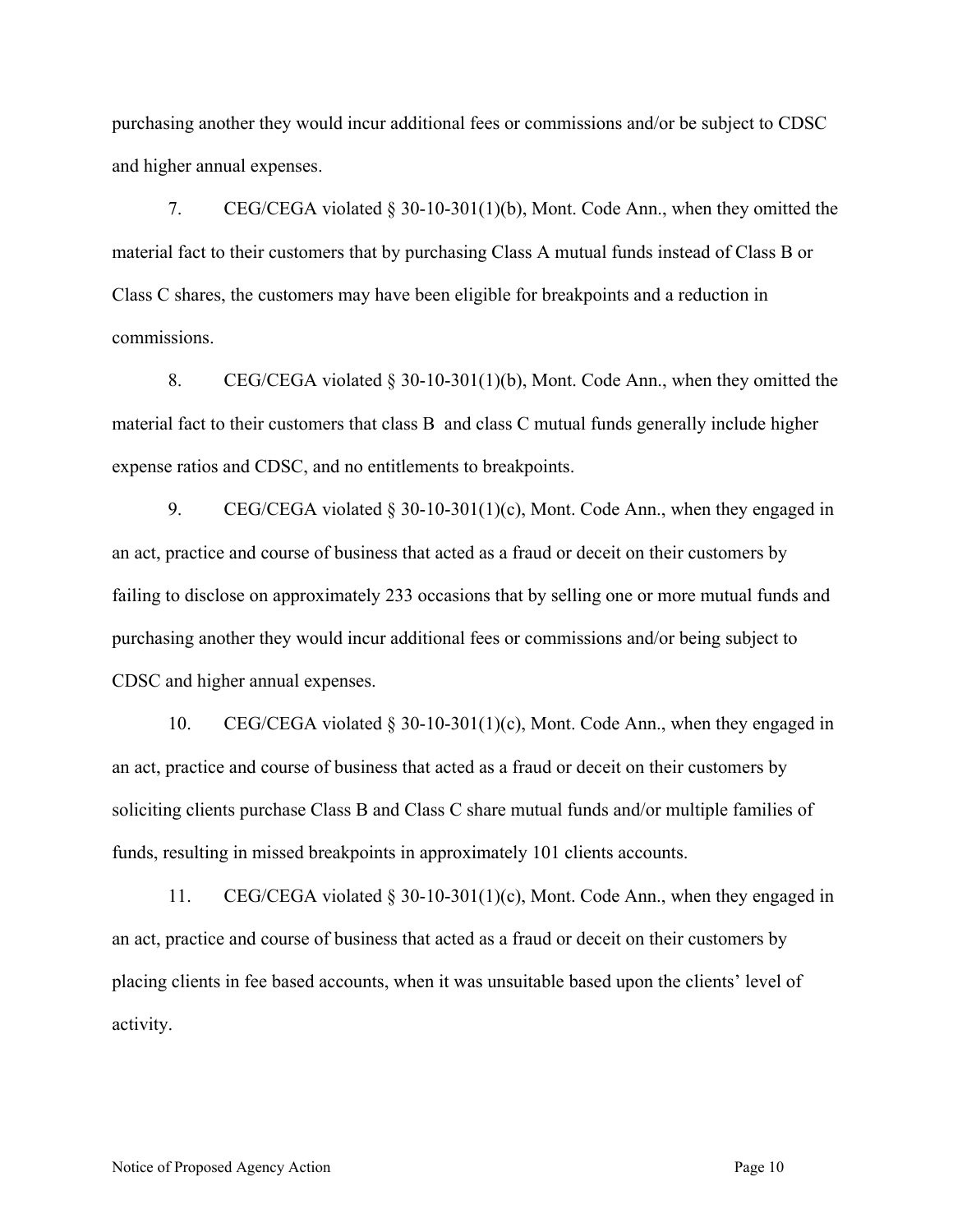12. CEG/CEGA violated § 30-10-301(1)(c), Mont. Code Ann., when they engaged in an act, practice and course of business that acted as a fraud or deceit on their customers by failing to perform suitability analyses and by charging fees for both advisory services and broker-dealer services for managing the same assets, resulting in excessive fees being charged to the customers.

13. CEG/CEGA violated § 30-10-201 (13) (g), Mont. Code Ann., and ARM §§ 6.10.126 (1) (c), and 6.10.127 (1) (a), when they made unsuitable recommendations to switch mutual funds that resulted in customers paying additional commissions and fees, and/or being subject to CDSC and higher annual expenses.

14. CEG/CEGA violated § 30-10-201 (13) (g), Mont. Code Ann., and ARM §§ 6.10.126 (1) (c), and 6.10.127 (1) (a), when CEG/CEGA made unsuitable recommendations to purchase Class B or Class C shares and/or multiple families of funds, resulting in clients missing breakpoints, and thus paying higher fees.

15. CEG/CEGA violated § 30-10-201 (13) (g), Mont. Code Ann., and ARM §§ 6.10.126 (1) (k), and 6.10.127 (1) (j), when CEG/CEGA charged fees for both advisory services and broker-dealer services for managing the same assets, resulting in excessive fees being charged to the customers.

16. CEG/CEGA violated § 30-10-201 (13) (k), Mont. Code Ann., by failing to reasonably supervise their agent Lapito when they:

> a. allowed Lapito to execute approximately 233 mutual fund switches without following CEG/CEGA's policy of providing the client a switch letter disclosing the fees associated with the switch;

b. did not have a procedure to detect and correct any unsuitable mutual fund switch;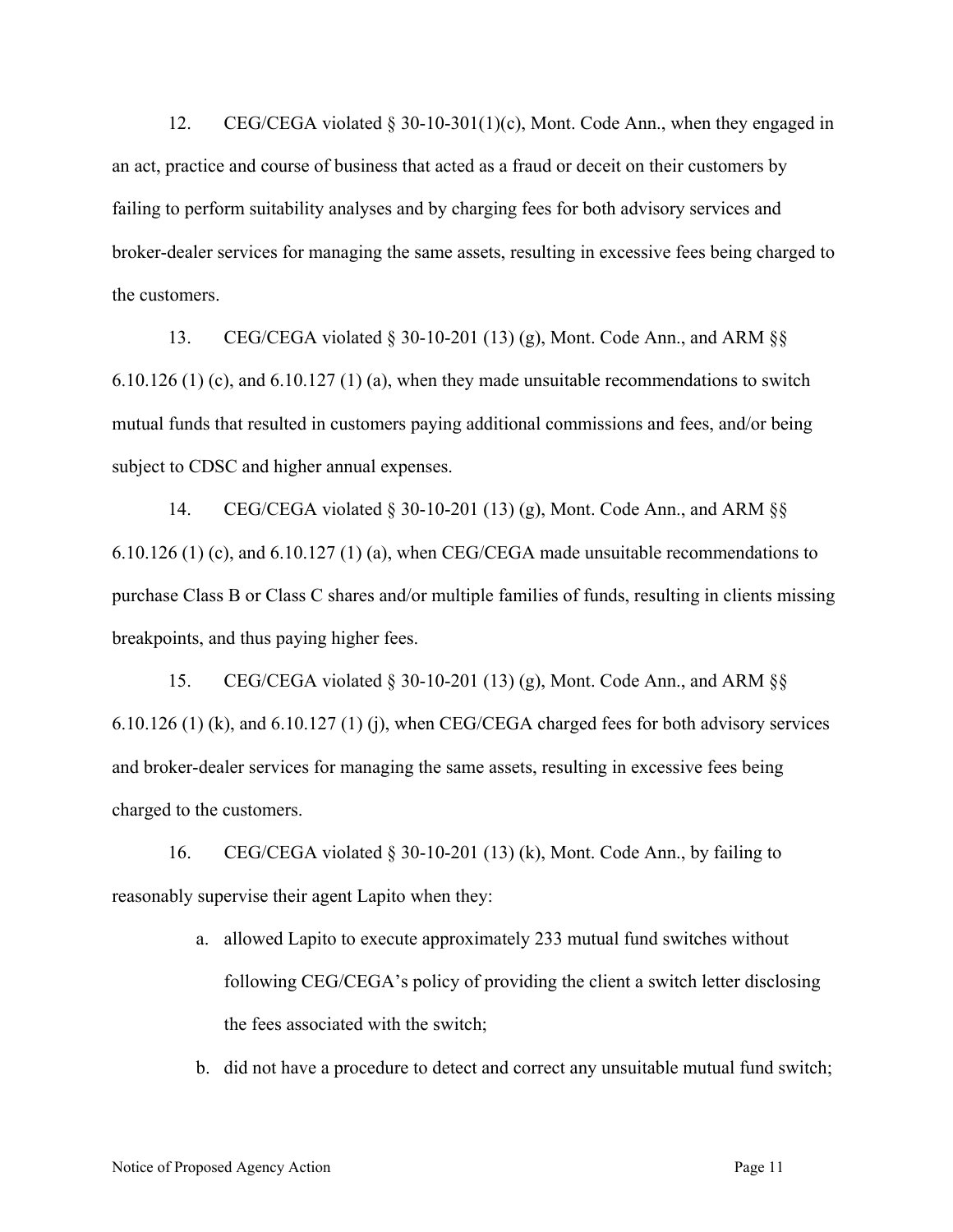- c. allowed Lapito to purchase large amounts of Class B and Class C mutual funds and multiple families of funds resulting in the client missing breakpoints;
- d. did not have a procedure to detect and correct when clients missed breakpoints;

17. CEG/CEGA violated § 30-10-201 (13) (k), Mont. Code Ann., by failing to reasonably supervise Lapito when they:

- a. allowed Lapito to place clients in advisory accounts when it was unsuitable based on the level of activity by the client;
- b. did not have a procedure in place to detect when a fee based account was unsuitable for a client based on the clients' level of trading activity;
- c. allowed Lapito to charge both commissions and a quarterly advisory fee to advisory clients, resulting in clients paying excessive and unreasonable fees;
- d. did not have a procedure in place to detect and correct when clients were paying both commissions and quarterly advisory fees.

 18. CEG/CEGA violated § 30-10-201 (13) (i), Mont. Code Ann. by failing to respond to the Department's request for information pursuant to its investigation of the complaint against Lapito.

### **RELIEF SOUGHT**

1. Order CEG and CEGA to pay restitution to their Montana customers who were harmed by the actions of CEG and CEGA in violation of the Montana Securities Act, including 10% interest from the date of the wrongdoing, pursuant to § 30-10-309, Mont. Code Ann.

2. Order CEG and CEGA to pay fines not to exceed \$5,000 for each identifiable violation of § 30-10-301, Mont. Code Ann., pursuant to § 30-10-305(3), Mont. Code Ann.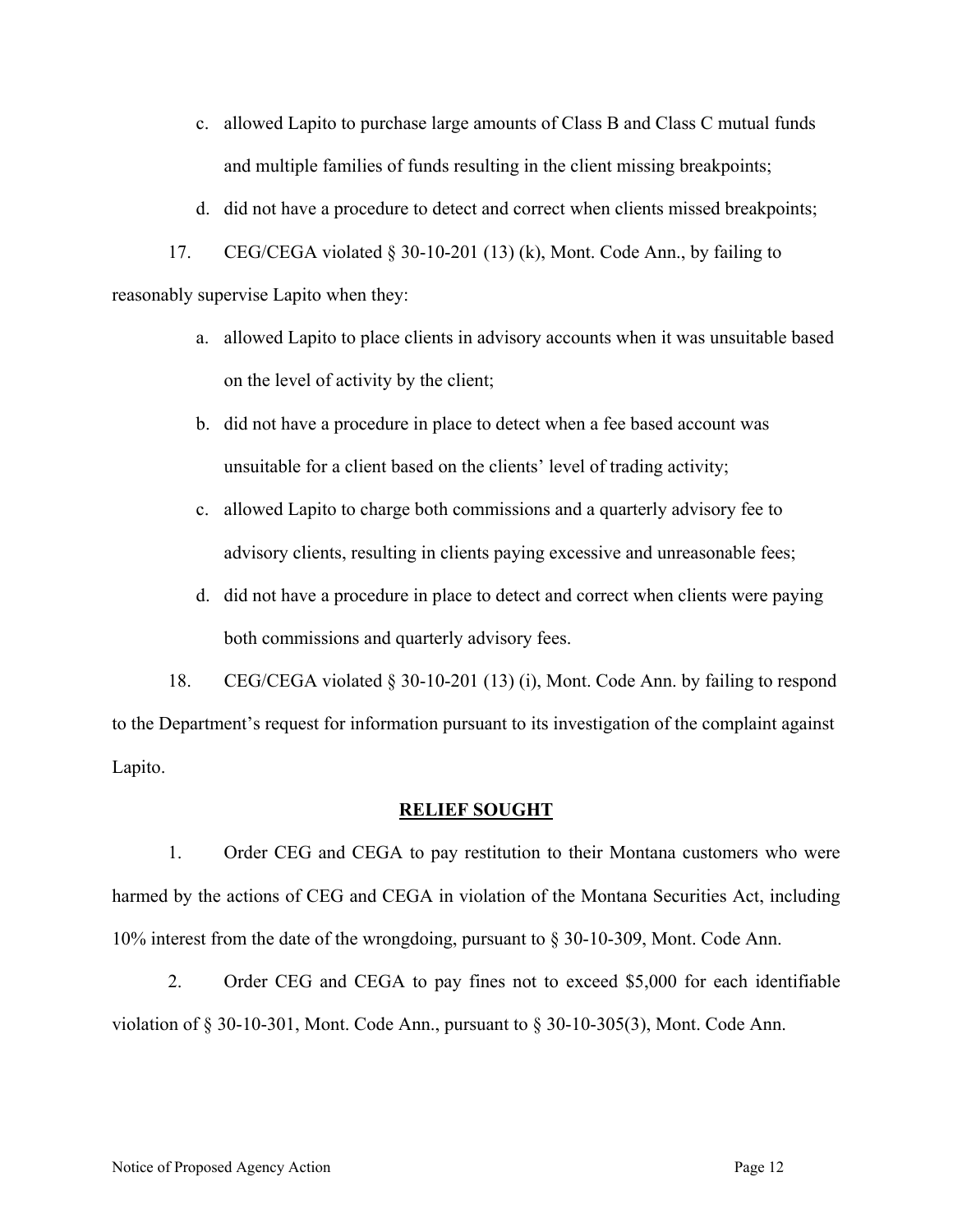3. Order CEG and CEGA to pay fines not to exceed \$5,000 for each identifiable violation of § 30-10-201 (13) (g), Mont. Code Ann., and ARM §§ 6.10.126, 6.10.127, pursuant to §§ 30-10-201 (18) and 30-10-305(3), Mont. Code Ann.

4. Order CEG and CEGA to pay a fine not to exceed \$5,000 for violating § 30-10- 201, Mont. Code Ann., pursuant to § 30-10-201 (18), Mont. Code Ann.

5. Order CEG and CEGA to pay a fine not to exceed \$5,000 for each identifiable violation of § 30-10-201 (13) (i) and (k), pursuant to § 30-10-305 (3), Mont. Code Ann. and

6. Any other such relief allowed by law or required by justice.

# **PUBLIC INTEREST**

 For any and all of the reasons set forth above, it is in the public interest and will protect Montana investors to:

1. Issue a cease and desist order barring CEG and CEGA from further violations of the Act;

2. Order CEG and CEGA to pay administrative fines in an amount and upon such terms and conditions as supported by the evidence and determined at hearing of this matter;

3. Order CEG and CEGA to pay restitution to their Montana customers harmed by the actions of CEG and CEGA in violation of the Montana Securities Act in an amount and upon such terms and conditions, including the statutory 10% per annum interest on the losses incurred, as supported by the evidence and determined at hearing of this matter; and

4. Take such other actions which may be in the public interest and necessary and appropriate for the protection of Montana investors.

# **STATEMENT OF RIGHTS**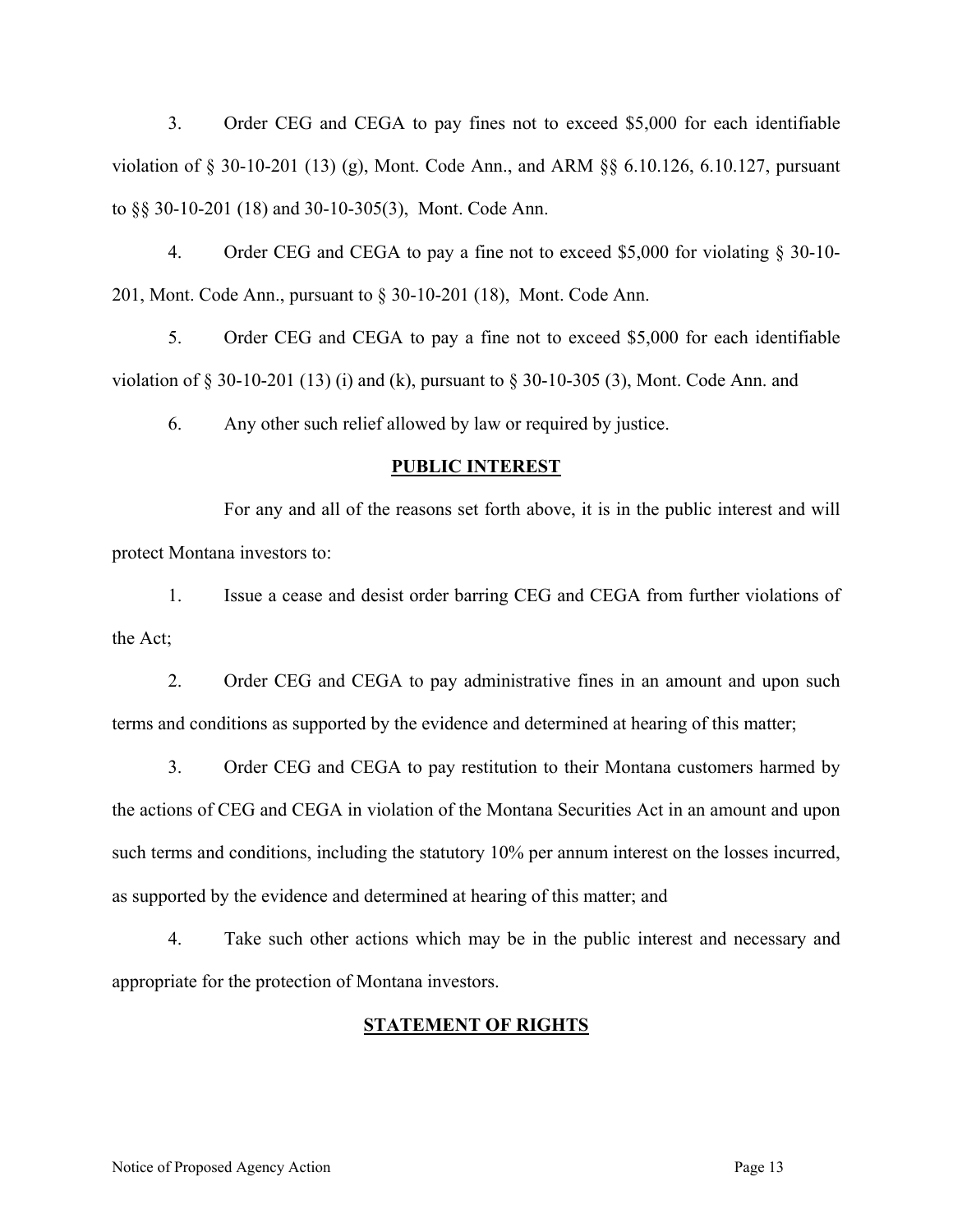You are entitled to a hearing to respond to this notice, present evidence and arguments on all issues involved in this case. You have a right to be represented by an attorney at any and all stages of this proceeding. You may demand a formal hearing before a hearing examiner appointed by the Commissioner pursuant to the Montana Administrative Procedure Act, §§ 2-4- 601, Mont. Code Ann. and following, including § 2-4-631, Mont. Code Ann. If you demand a hearing, you will be given notice of the time, place and the nature of the hearing.

If you want to contest the proposed action under the jurisdiction of the Commissioner, you must advise the Commissioner within 15 days of the date you receive this notice. You must advise the Commissioner of your intent to contest the proposed action by writing to Roberta Cross Guns, Special Assistant Attorney General, State Auditor's Office, 840 Helena Avenue, Helena, Montana 59601. Your letter must clearly indicate whether you demand a hearing, or whether you waive formal proceedings and, if so, what informal proceedings you prefer for disposition of this case. Pursuant to § 2-4-603(2), Mont. Code Ann., you may not request to proceed informally if the action could result in suspension, revocation or any other adverse action against a professional license.

Should you request a hearing, you have the right to be accompanied, represented, and advised by counsel. If the counsel you choose has not been admitted to practice law in the state of Montana, he or she must comply with the requirements of *Application of American Smelting and Refining Co.,* (1973), 164 Mont. 139, 520 P.2d 103.

### **CONTACT WITH SECURITIES COMMISSIONER'S OFFICE**

If you have questions or wish to discuss this matter, please contact Roberta Cross Guns, legal counsel for the State Auditor, at 840 Helena Avenue, Helena, MT, 59601, (406)-444-2040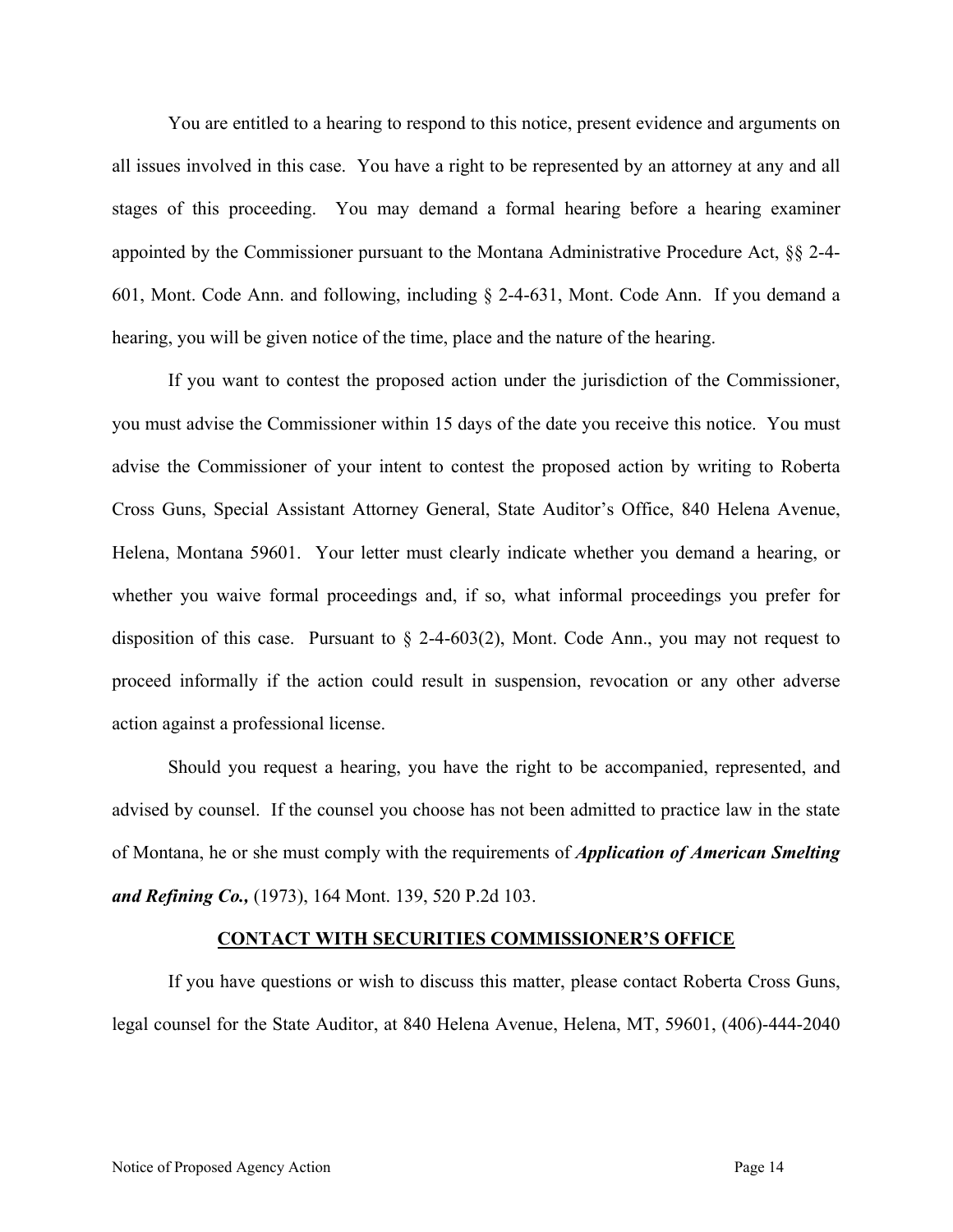or, within Montana, (800)-332-6148. If an attorney represents you, please make any contacts with this office through your attorney.

## **POSSIBILITY OF DEFAULT**

Failure by Respondent to give notice or to advise of Respondent's demand for a hearing or informal procedure within 15 days, will result in the entry of a default order imposing the disciplinary sanctions against Respondent, without further notice to Respondent, pursuant to 6.2.101, Administrative Rules of Montana and the Attorney General's Model Rule 10, 1.3.214.

DATED this day of August 2007.

JOHN MORRISON State Auditor and ex-officio Commissioner of Securities

By:  $\Box$ 

Roberta Cross Guns Special Assistant Attorney General

# **CERTIFICATE OF SERVICE**

This is to certify that on this \_\_\_\_\_ day of August, 2007, a copy of the foregoing was

served upon the following persons by depositing a copy of the action in the U.S. Mail, certified,

 $\mathcal{L}_\text{max}$  and  $\mathcal{L}_\text{max}$  and  $\mathcal{L}_\text{max}$  and  $\mathcal{L}_\text{max}$  and  $\mathcal{L}_\text{max}$  and  $\mathcal{L}_\text{max}$ 

return receipt requested, postage prepaid, addressed to:

THE CONCORD EQUITY GROUP, LLC 485 Rt 1 South Building C, Suite 210 Iselin, NJ 08830

CONCORD EQUITY GROUP ADVISORS 100 Matawan Road Matawan, NJ 07747

State Auditor's Office